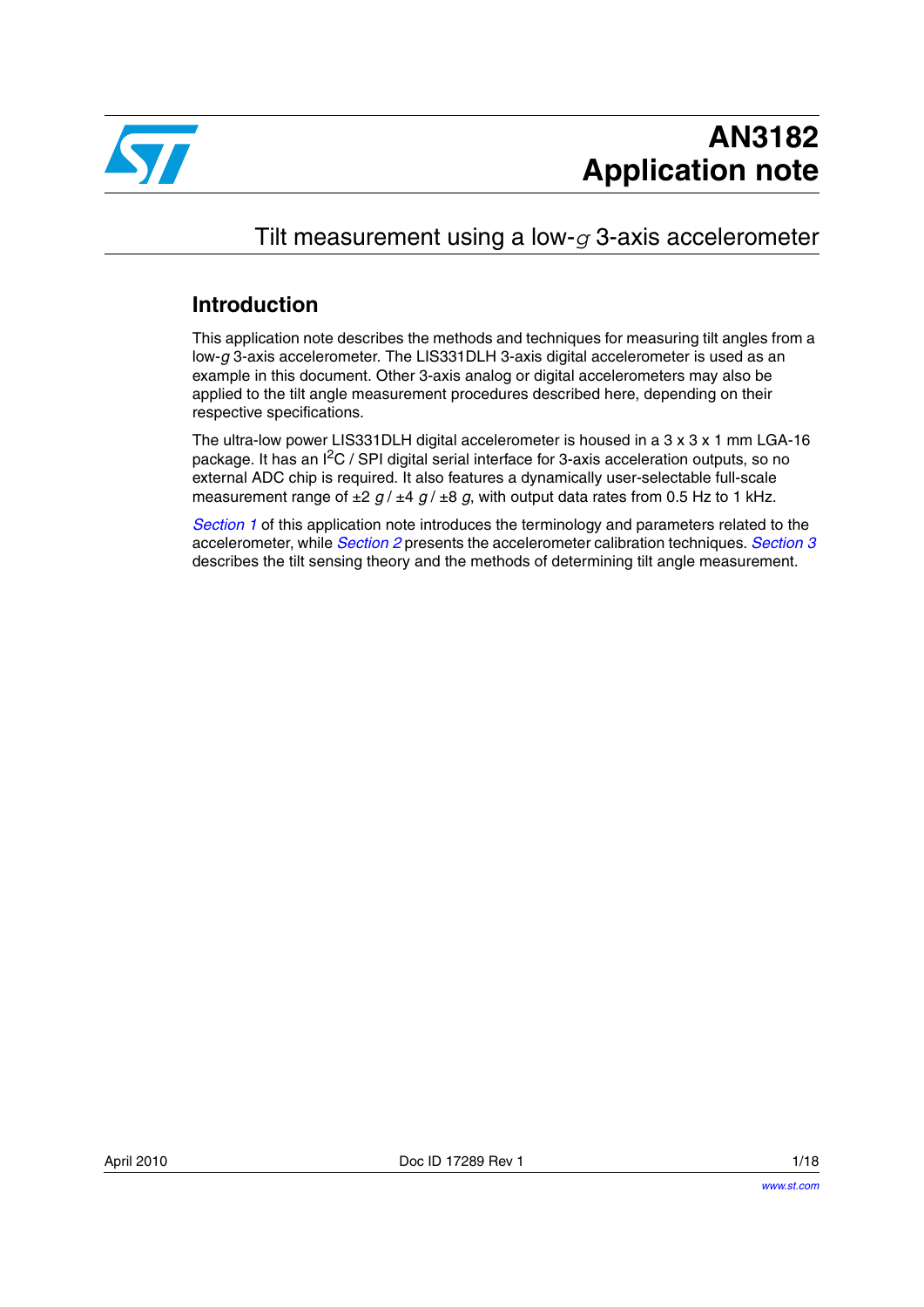# **Contents**

| $\blacksquare$ |     |       |  |  |  |  |
|----------------|-----|-------|--|--|--|--|
|                | 1.1 |       |  |  |  |  |
|                | 1.2 |       |  |  |  |  |
|                | 1.3 |       |  |  |  |  |
| $\overline{2}$ |     |       |  |  |  |  |
| 3              |     |       |  |  |  |  |
|                | 3.1 |       |  |  |  |  |
|                | 3.2 |       |  |  |  |  |
|                |     | 3.2.1 |  |  |  |  |
|                |     | 3.2.2 |  |  |  |  |
|                |     | 3.2.3 |  |  |  |  |
|                |     |       |  |  |  |  |
|                |     |       |  |  |  |  |

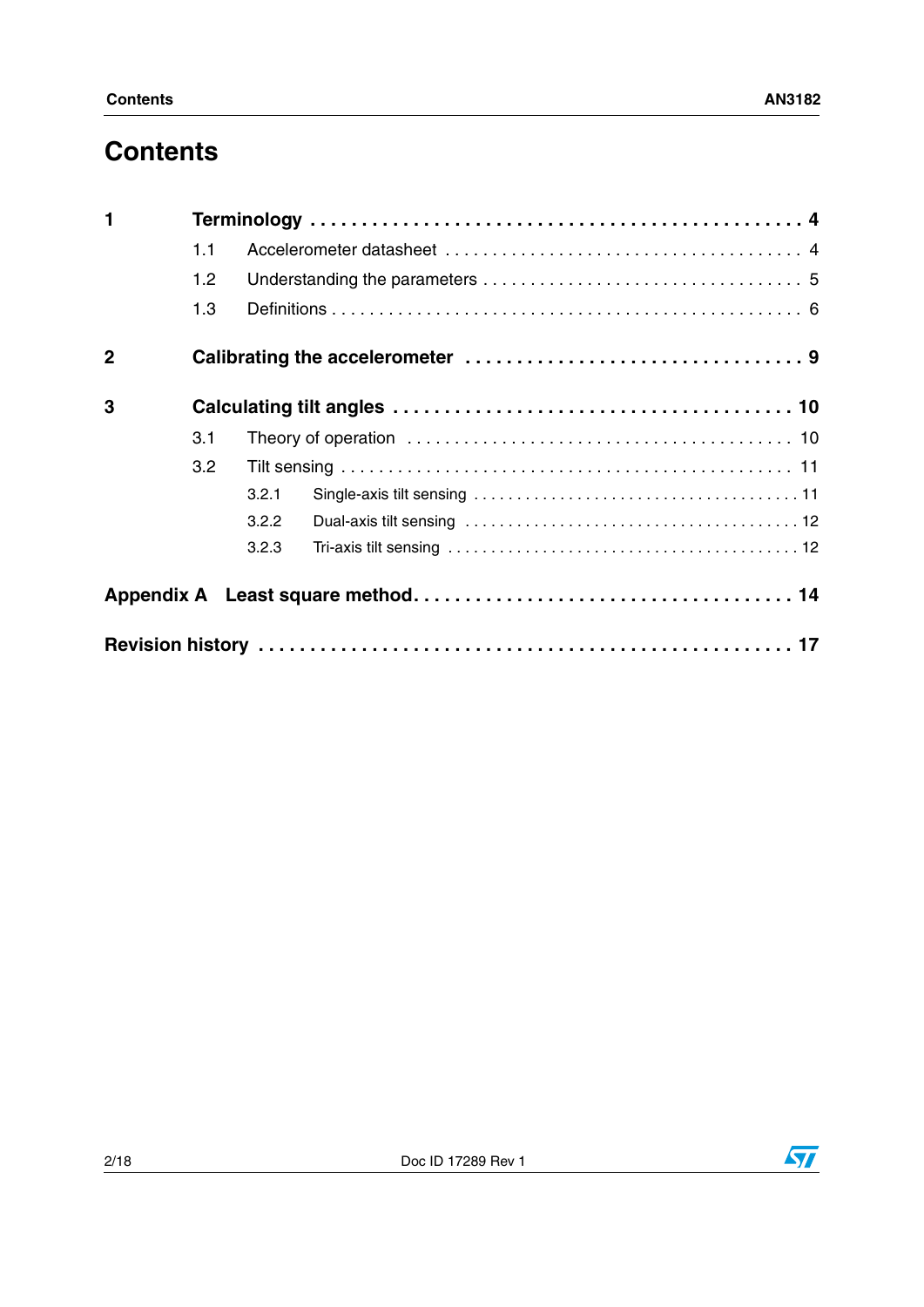# **List of figures**

| Figure 1. |  |
|-----------|--|
| Figure 2. |  |
| Figure 3. |  |
| Figure 4. |  |
| Figure 5. |  |
| Figure 6. |  |
| Figure 7. |  |
| Figure 8. |  |
| Figure 9. |  |

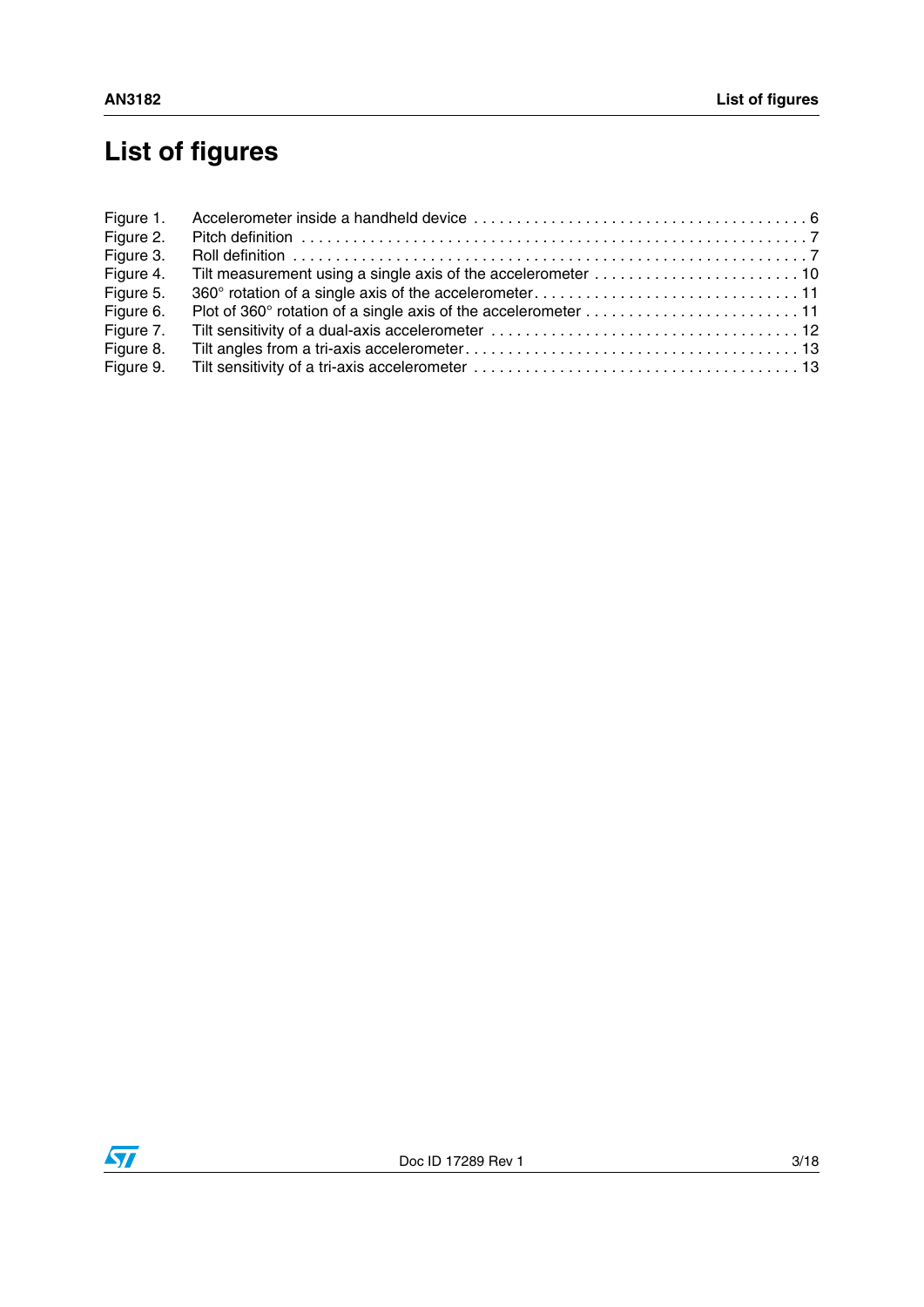## <span id="page-3-0"></span>**1 Terminology**

Low-*g* MEMS accelerometers are widely used for tilt sensing in consumer electronics and industrial applications, such as screen rotation and automobile security alert systems. Another popular application for low-*g* accelerometers is tilt compensated electronic compasses for map rotation and personal navigation devices. This application note describes how to obtain accurate tilt measurements with respect to local Earth horizontal plane, by compensating for a few non idealities that may cause angular tilt calculation error. In this document, the 3-axis digital accelerometer LIS331DLH is used as an example. For detailed information and device specifications, refer to the LIS331DLH datasheet available at http://www.st.com. Other 3-axis analog or digital accelerometers may also be used, in accordance with their respective specifications.

## <span id="page-3-1"></span>**1.1 Accelerometer datasheet**

When designing a tilt sensing system, the first step is to examine the accelerometer specifications and understand the meaning of each parameter that affects tilt sensing accuracy. *[Table 1](#page-3-2)* shows the main parameters of the LIS331DLH 3-axis digital accelerometer when a full-scale of  $\pm 2$  *g* is selected, which is optimum for tilt sensing applications. Note that higher full-scale ranges can also be selected for tilt sensing, but accuracy is affected by the resulting lower sensitivity.

| <b>Symbol</b> | <b>Parameter</b>                        | <b>Test conditions</b>                    | Min.  | Typ.                | Max.  | <b>Unit</b>           |
|---------------|-----------------------------------------|-------------------------------------------|-------|---------------------|-------|-----------------------|
| Vdd           | Power supply                            |                                           | 2.16  | 2.5                 | 3.6   | $\vee$                |
| Idd           | Current consumption in<br>normal mode   |                                           |       | 250                 |       | μA                    |
| <b>ODR</b>    | Output data rate in normal<br>mode      | Selectable by DR bits<br>in CTRL_REG1     |       | 50/100/400/<br>1000 |       | Hz                    |
| <b>BW</b>     | System bandwidth                        |                                           |       | ODR/2               |       | Hz                    |
| <b>Ton</b>    | Turn-on time                            | $ODR = 100 Hz$                            |       | $1/ODR + 1$         |       | ms                    |
| Top           | Operating temperature<br>range          |                                           | $-40$ |                     | $+85$ | $^{\circ}C$           |
| <b>FS</b>     | Full-scale measurement<br>rage          | FS bit set to 00                          |       | ±2.0                |       | g                     |
| <b>So</b>     | Sensitivity                             | FS bit set to 00<br>12-bit representation | 0.9   | 1                   | 1.1   | mg/LSB                |
| <b>TCSo</b>   | Sensitivity change vs.<br>temperature   | FS bit set to 00                          |       | ±0.01               |       | $\%$ /°C              |
| TyOff         | Typical zero-g level offset<br>accuracy | FS bit set to 00                          |       | ±20                 |       | mg                    |
| <b>TCOff</b>  | Zero-g level change vs.<br>temperature  | Max delta from 25 $\degree$ C             |       | ±0.1                |       | $mg$ /°C              |
| An            | Acceleration noise density              | FS bit set to 00                          |       | 218                 |       | $(\mu g)/(\sqrt{Hz})$ |

## <span id="page-3-2"></span>**Table 1. Main parameters for the LIS331DLH @ Vdd = 2.5 V, T = 25 °C**

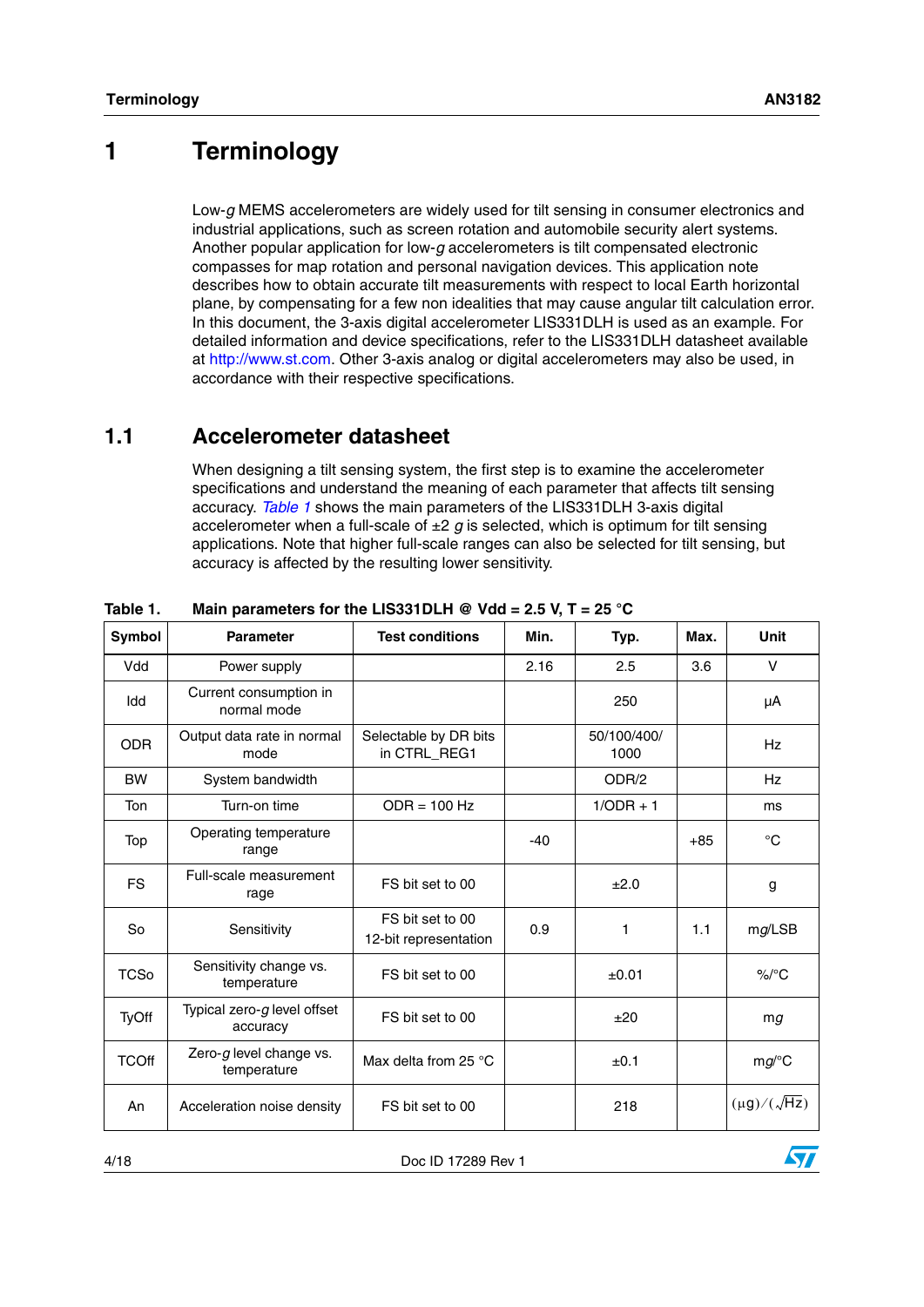## <span id="page-4-0"></span>**1.2 Understanding the parameters**

- Vdd Power supply: This parameter defines the accelerometer operating DC power supply range between +2.16 V and +3.6 V (typical +2.5 V). Correct operation of the accelerometer using a power supply voltage outside of this range is not guaranteed. The parameters in *[Table 1](#page-3-2)* are provided by the accelerometer manufacturer under Vdd =  $+2.5$  V at a room temperature of T = 25 °C. It is recommended to keep the Vdd clean, with minimum ripple. One possible way to do this is to use an ultra low-noise lowdropout regulator to power the accelerometer.
- Idd Current consumption in normal mode: In the case of the LIS331DLH, lower ODR corresponds to lower current consumption.
- ODR Output data rate in normal mode: This parameter shows the possible output data rates in normal mode. The user can select different ODR by setting the DR bits in the CTRL\_REG1 register.
- BW System bandwidth: This parameter defines the bandwidth of the system. When ODR = 100 Hz, BW is typically 50 Hz with built-in low pass filter. The system recognizes any motion below 50 Hz. If the system has dynamic motion higher than 50 Hz, then ODR needs to be increased to a higher setting in order to cover all useful system signals.
- Ton Turn-on time: This parameter defines the time required before the accelerometer is ready to output measured acceleration data after exiting power-down mode. For example, at ODR = 100 Hz, the user should wait for a minimum of  $1/100 + 1 = 11$  ms after exiting from power-down mode before sampling the accelerometer data.
- Top operating temperature range: This parameter defines the operating temperature range. When the device is operated inside the specified range, proper behavior of the sensor is guaranteed.
- FS Full-scale measurement range: For tilt sensing applications, a ±2.0 *g* range is sufficient because the Earth's gravity is  $\pm 1$  g only. If the application requires measurement of higher *g* acceleration, the user can set the LIS331DLH to a higher fullscale range of  $\pm 4.0$  g or  $\pm 8.0$  g, which results in lower sensitivity.
- So Sensitivity: This parameter defines the value of 1LSB with respect to mg in the digital representation. For example, at ±2.0 *g* full-scale range, the sensitivity is typically about 1 m*g*/LSB at 12-bit representation. Therefore, when the sensor is stable on a horizontal surface, the Z axis output is around 1000LSB.
- TCSo Sensitivity change vs. temperature: This parameter defines how sensitivity changes with temperature. For example, at a  $\pm$ 2.0 *g* full-scale range, the sensitivity changes within  $\pm 0.01\%$  °C. Therefore, if the environmental temperature changes 40 °C, from 25 °C to 65 °C, then the sensitivity changes within the range of  $\pm 0.01\%$  \* 40 = ±0.4%, which means the sensitivity change over 40 °C is within 0.996 m*g*/LSB and 1.004 m*g*/LSB, which shows that the sensitivity is very stable versus temperature change. Thus, temperature compensation for sensitivity can be ignored.
- TyOff Typical zero-*g* level offset accuracy: This parameter defines the zero-*g* accuracy at a room temperature of 25 °C. For example, at a ±2.0 *g* full-scale range, the zero-*g* accuracy of  $\pm 20$  mg means that the zero-g output varies typically in the range of  $\pm 20$ m*g* around the expected ideal value.
- TCOff Zero-*q* level change vs. temperature: This parameter defines how much the zero-*g* level is affected by temperature variations. For example, at ±2.0 *g* full-scale range, the zero-*g* level changes typically within ±0.1 mg/°C. This means that if the environmental temperature changes 40 °C, from 25 °C to 65 °C, then the zero-*g* level changes within the range of  $\pm 0.1$  mg  $*$  40 =  $\pm 4$  mg, which shows that the zero-g level is

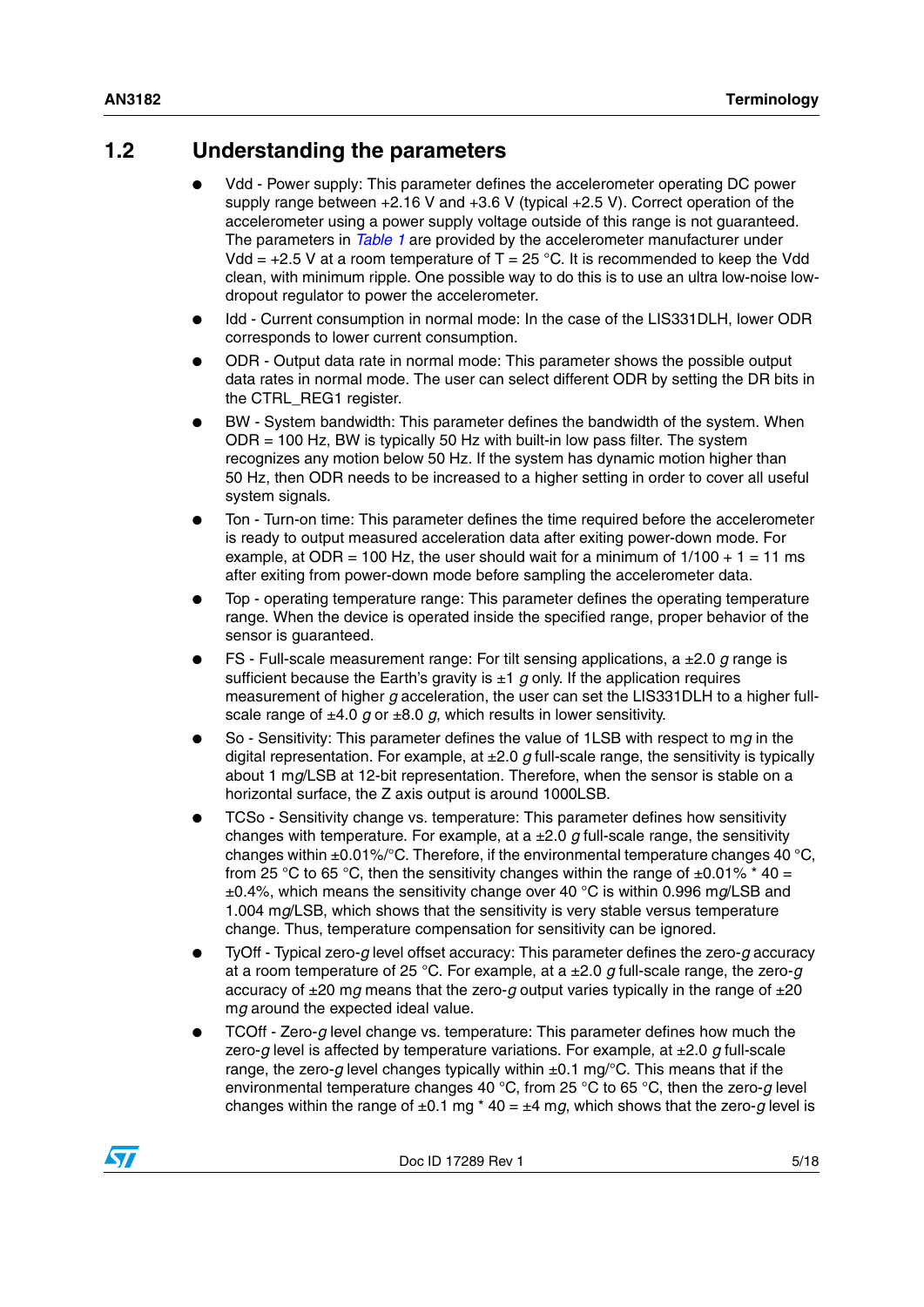very stable versus temperature change. So temperature compensation for the zero-*g* level can be ignored.

An - Acceleration noise density: This parameter defines the standard resolution the user can obtain from the accelerometer (once the desired BW is selected).

1 σ resolution =  $A_n(\mu g/\sqrt{Hz}) \cdot \sqrt{BW(Hz)}$ . The higher BW leads to lower resolution.

- NL Non linearity: This parameter defines the maximum error between the outputs and the best fit straight line. For example, at ±2.0 *g* full-scale range, the non linearity of 0.5% of FS means the largest error is 0.5%  $*$  4000 mg = 2 mg, which corresponds to 0.1°. When the application requires measurements of around the 0 *g* condition (as with tilt measurement), the non-linearity effect is negligible and can be ignored.
- CrossAx Cross-axis sensitivity: The cross-axis effect arises due to natural misalignment of die positioning on the package substrate. Even if negligible in most applications, for very accurate tilt measurement the cross-axis sensitivity effect can be easily compensated for by following the procedure in *[Section 2: Calibrating the](#page-8-0)  [accelerometer](#page-8-0)*. Moreover, when the device is placed on the final application board, the accelerometer calibration compensates both the device cross-axis sensitivity, and the misalignment between the accelerometer sensing axes and the board axes.

## <span id="page-5-0"></span>**1.3 Definitions**

Assume that the LIS331DLH accelerometer is installed in a handheld device, such as a cell phone, a PDA or simply on a PCB board as shown in *[Figure 1](#page-5-1)*.



### <span id="page-5-1"></span>**Figure 1. Accelerometer inside a handheld device**

 $X_h$ ,  $Y_h$  and  $Z_h$  are the handheld device body axes with a forward-right-down configuration.

 $X_A$ ,  $Y_A$  and  $Z_A$  are the accelerometer sensing axes, respectively. Note that the sign of  $Y_A$ and  $Z_A$  from the sensor measurements need to be reversed to have the sensing axes in the same direction as the device body axes.

Pitch and roll angles are referenced to the local horizontal plane, which is perpendicular to the Earth's gravity.

Pitch ( $\alpha$ ) is defined as the angle between the X<sub>b</sub> axis and the horizontal plane. Assume that the pitch angle resolution is 0.1°, then it goes from  $0^\circ$  to +179.9° when rotating around the  $Y_b$  axis with the  $X_b$  axis moving upwards from a flat level, and then keeps moving from a vertical position (+90°) back to a flat level again. The pitch angle goes from  $0^\circ$  to -180° when the  $X_h$  axis is moving downwards from a flat level, and then

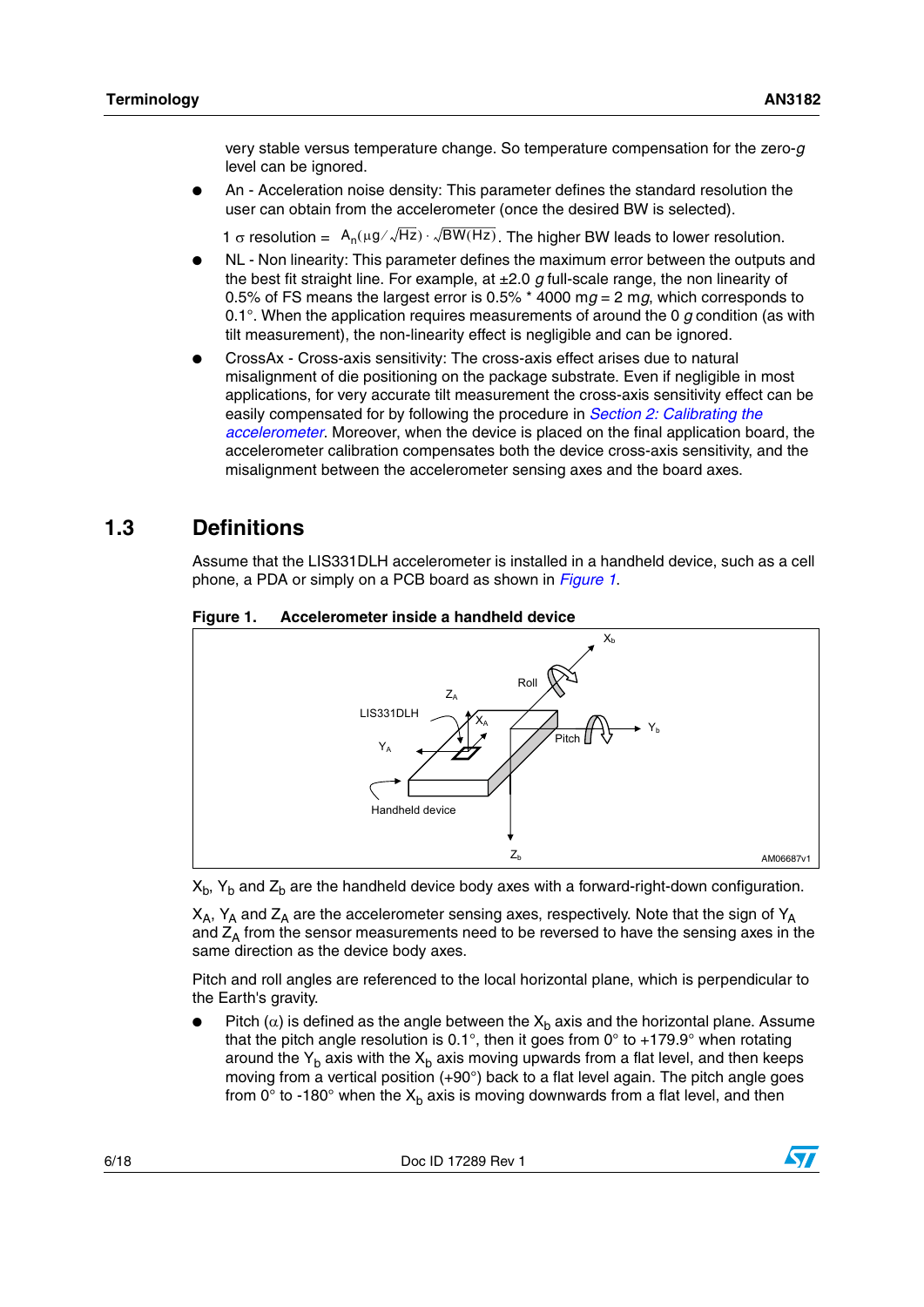keeps moving from a vertical position (-90°) back to a flat level again. For example, in *[Figure 2](#page-6-0),* Y<sub>b</sub> is fixed, X<sub>b</sub> is rotating from Pitch = 0° to +30°, +90°, +150° and +179.9° for a positive direction.

Roll (β) is defined as the angle between the Y<sub>b</sub> axis and the horizontal plane. Assume that the roll angle resolution is 0.1°, then it goes from  $0^\circ$  to +179.9° when rotating around the Xb axis with the  $Y<sub>b</sub>$  axis moving downwards from a flat level, and then keeps moving from a vertical position (+90°) back to a flat level again. The roll angle goes from 0 $\degree$  to -180 $\degree$  when the Y<sub>b</sub> axis is moving upwards from a flat level, and then keeps moving from a vertical position (-90°) back to a flat level again. For example, in *[Figure 3](#page-6-1)*,  $X_b$  is fixed,  $Y_b$  is rotating from roll = 0° to +30°, +90°, +150° and +179.9° for a positive direction.

<span id="page-6-0"></span>



<span id="page-6-1"></span>



Assume  $A_x$ ,  $A_y$ ,  $A_z$  is the accelerometer raw measurement in the format of LSBs. *[Table 2](#page-7-0)* shows the sign definition of the raw sensor data at 6 stationary positions with respect to the known Earth gravity vector. For example, in *[Figure 1](#page-5-1)*,  $X_b$  and  $Y_b$  are level and  $Z_b$  is pointing down. Therefore,  $A_x = A_y = 0$ ,  $A_z = +1$  g.

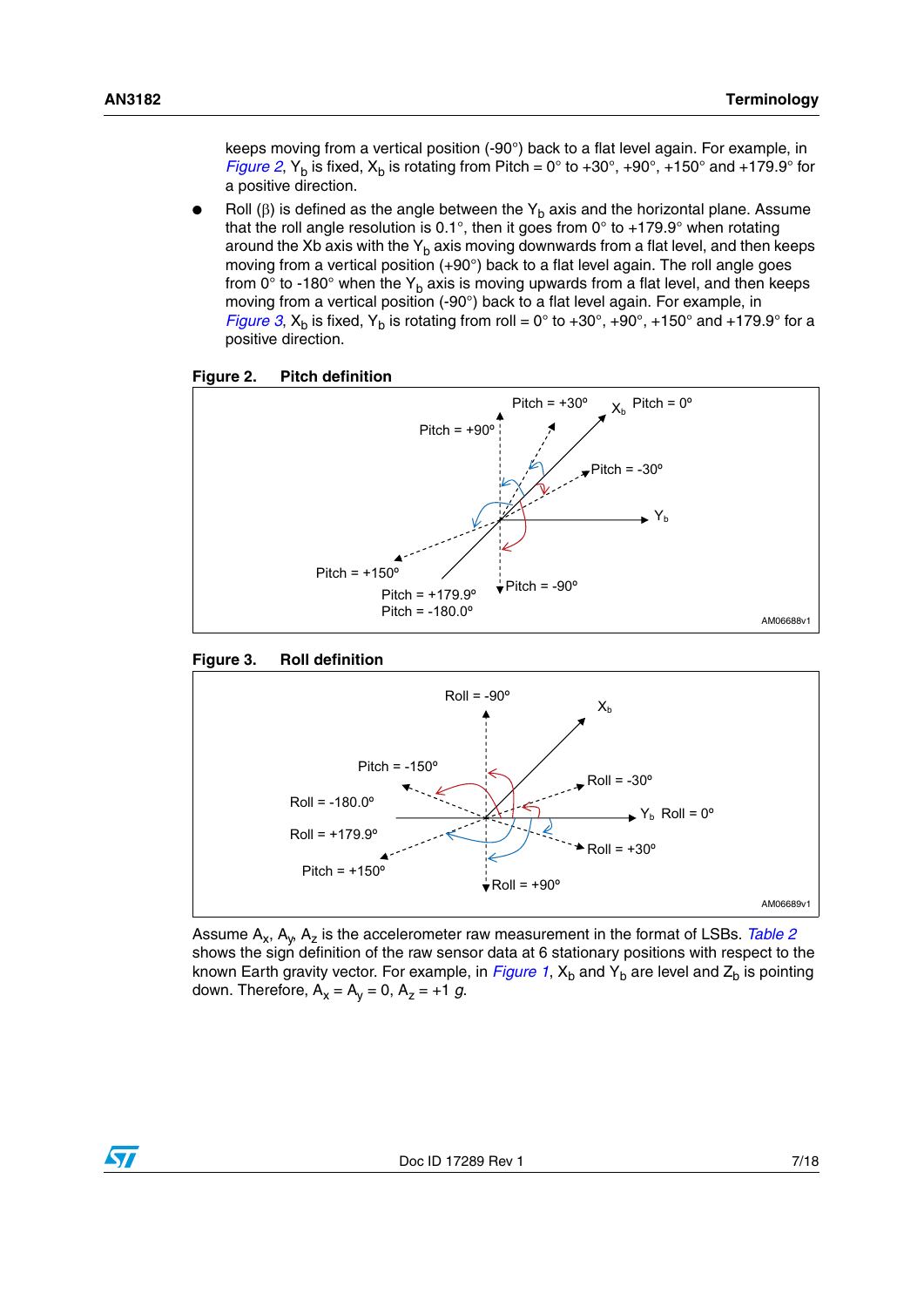|                            | Accelerometer (signed integer) |                  |        |  |  |
|----------------------------|--------------------------------|------------------|--------|--|--|
| <b>Stationary position</b> | $A_x$                          | $A_{\mathsf{v}}$ | Α,     |  |  |
| $Z_{b}$ down               |                                | 0                | $+1$ g |  |  |
| $Zb$ up                    |                                | 0                | $-1g$  |  |  |
| $Yb$ down                  |                                | $+1g$            | 0      |  |  |
| $Yb$ up                    |                                | $-1g$            |        |  |  |
| $Xb$ down                  | $+1$ g                         | 0                | 0      |  |  |
| $Xb$ up                    | $-1g$                          | 0                |        |  |  |

<span id="page-7-0"></span>**Table 2. Sign definition of LIS331DLH sensor raw measurements**

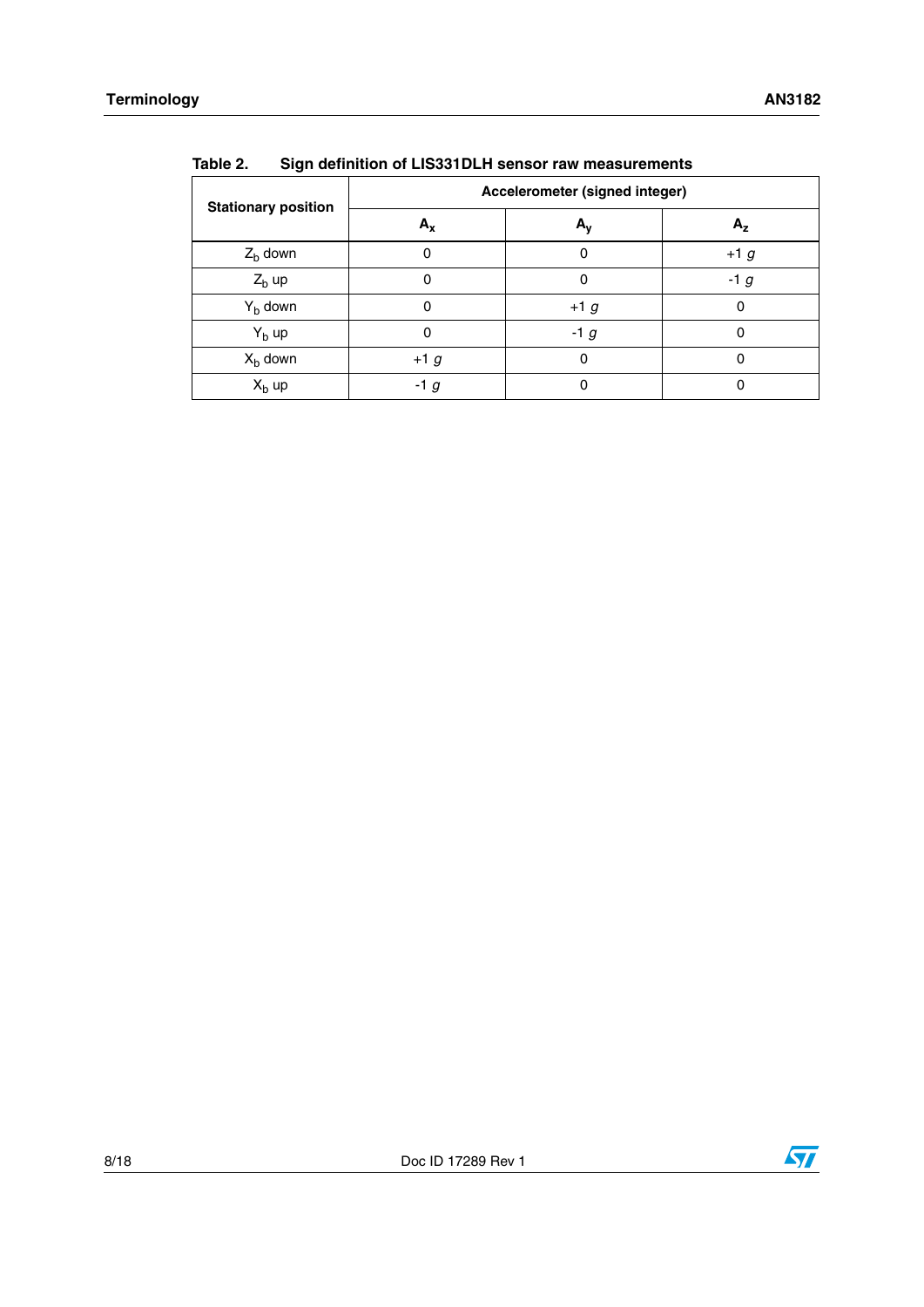## <span id="page-8-0"></span>**2 Calibrating the accelerometer**

*[Section 1](#page-3-0)* describes the accelerometer parameters and the definition of the pitch and roll tilt angles. The next step is to calibrate the accelerometer before tilt calculation can take place.

Please note that all accelerometers from ST, including the LIS331DLH, have been factorycalibrated. For most applications, such as screen portrait/landscape rotation and laptop lid open/close detection, accelerometer calibration is not necessary. This means that users can use the zero-*g* level and sensitivity parameters from the datasheet directly to convert raw measurements  $A_x$ ,  $A_y$  and  $A_z$  to normalized measurements  $A_{x1}$ ,  $A_{y1}$  and  $A_{z1}$ . For applications that require better than 1° tilt-measurement accuracy, such as automobile alert systems, tilt-compensated electronic compasses and level monitoring systems, accelerometer calibration is suggested.

The relationship between the normalized  $A_{x1}$ ,  $A_{y1}$  and  $A_{z1}$  and the accelerometer raw measurements  $A_x$ ,  $A_y$  and  $A_z$  can be expressed as,

### <span id="page-8-1"></span>**Equation 1**

$$
\begin{bmatrix} A_{x1} \\ A_{y1} \\ A_{z1} \end{bmatrix} = \begin{bmatrix} A_{-}m_{3x3} \end{bmatrix} \begin{bmatrix} 1/A_{-}SC_{x} & 0 & 0 \\ 0 & 1/A_{-}SC_{y} & 0 \\ 0 & 0 & 1/A_{-}SC_{z} \end{bmatrix} \begin{bmatrix} A_{x} - A_{-}OS_{x} \\ A_{y} - A_{-}OS_{y} \\ A_{z} - A_{-}OS_{z} \end{bmatrix}
$$

$$
= \begin{bmatrix} ACC_{11} & ACC_{12} & ACC_{13} \\ ACC_{21} & ACC_{22} & ACC_{23} \\ ACC_{31} & ACC_{32} & ACC_{33} \end{bmatrix} \begin{bmatrix} A_{x} \\ A_{y} \\ A_{z} \end{bmatrix} + \begin{bmatrix} ACC_{10} \\ ACC_{20} \\ ACC_{30} \end{bmatrix}
$$

where  $[A_m]$  is the 3 x 3 misalignment matrix between the accelerometer sensing axes and the device body axes, A\_SC<sub>i</sub> (i = x, y, z) is the sensitivity (or scale factor) and A\_OS<sub>i</sub> is the zero-*g* level (or offset).

The goal of accelerometer calibration is to determine 12 parameters from ACC10 to ACC33, so that with any given raw measurements at arbitrary positions, the normalized values  $A_{x1}$ ,  $A_{v1}$  and  $A_{z1}$  can be obtained, resulting in:

### **Equation 2**

$$
\left|A\right|=\sqrt{A_{x1}^2+A_{y1}^2+A_{z1}^2}=1
$$

Calibration can be performed at 6 stationary positions as shown in *[Table 2](#page-7-0)*. Collect 5 to 10 seconds of accelerometer raw data with ODR = 100 Hz at each position with known  $A_{x1}$ , Ay1 and Az1. Then apply the least square method to obtain the 12 accelerometer calibration parameters. Refer to *[Appendix A](#page-13-0)* for additional details.

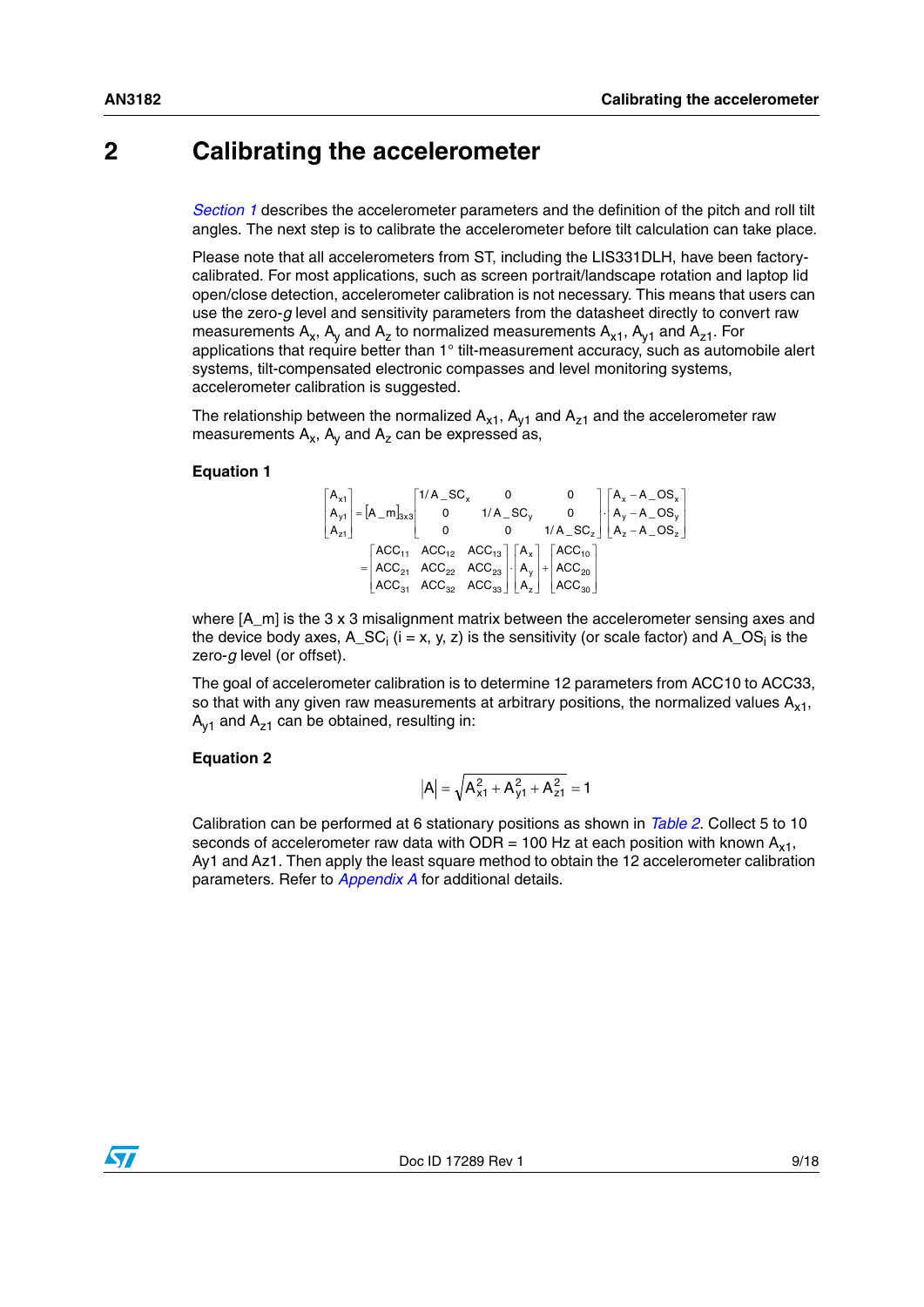## <span id="page-9-0"></span>**3 Calculating tilt angles**

## <span id="page-9-1"></span>**3.1 Theory of operation**

*[Figure 4](#page-9-2)* shows the single sensing axis of the accelerometer for tilt measurement.

<span id="page-9-2"></span>**Figure 4. Tilt measurement using a single axis of the accelerometer**



The accelerometer measures the projection of the gravity vector on the sensing axis. The amplitude of the sensed acceleration changes as the sin of the angle  $\alpha$  between the sensitive axis and the horizontal plane.

## <span id="page-9-3"></span>**Equation 3**

 $A = g \times \sin(\alpha)$ 

Using *[Equation 3](#page-9-3)*, it is possible to estimate the tilt angle,

## **Equation 4**

$$
\alpha = \text{arcsin}(\frac{A}{g})
$$

where:

- $\bullet$  A = acceleration measured
- $g =$  Earth gravity vector

A single axis of the accelerometer with 360° rotation is shown in *[Figure 5](#page-10-2)* and *[6](#page-10-3)*.

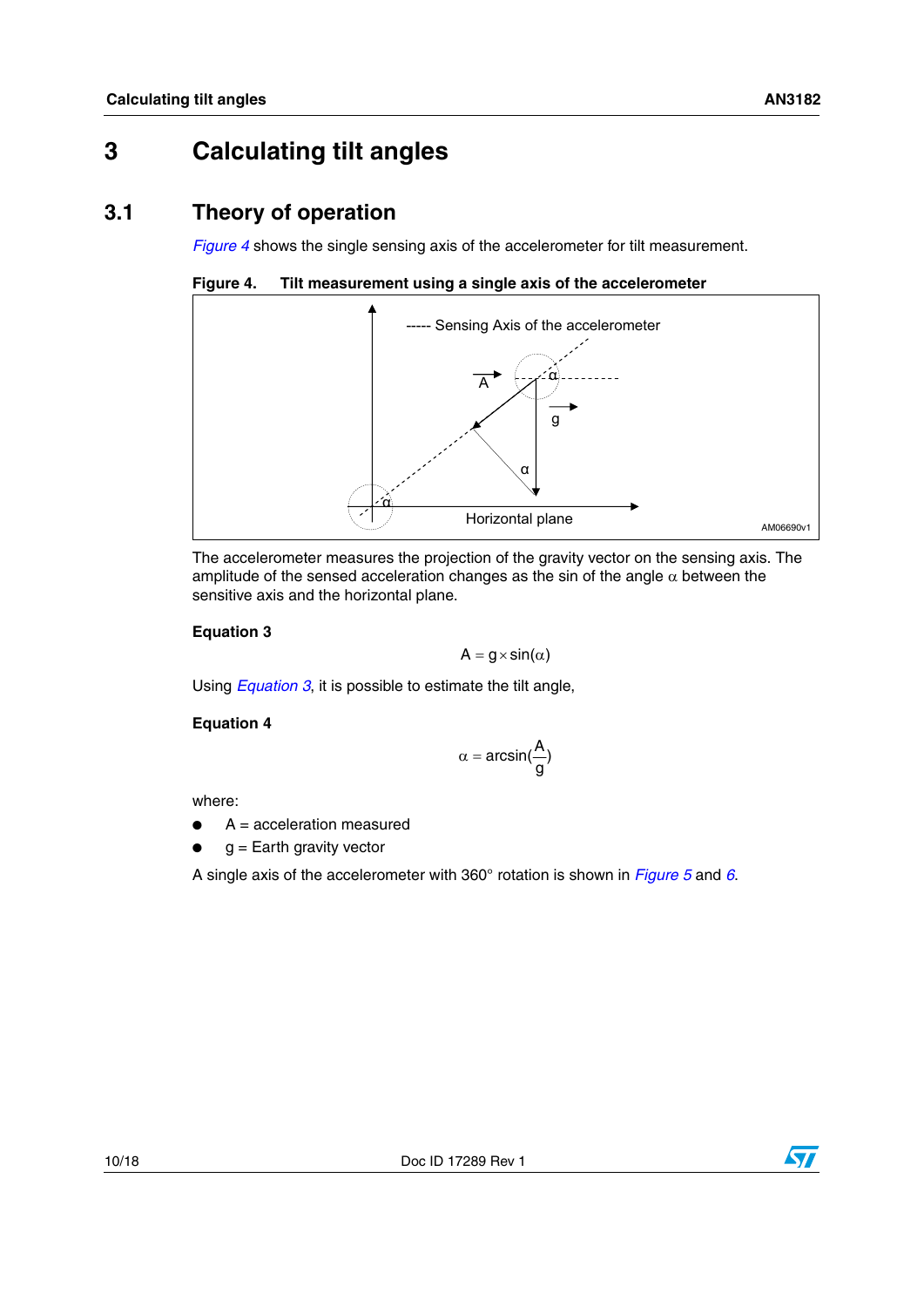

<span id="page-10-2"></span>

<span id="page-10-3"></span>



## <span id="page-10-0"></span>**3.2 Tilt sensing**

## <span id="page-10-1"></span>**3.2.1 Single-axis tilt sensing**

From *[Figure 5](#page-10-2)* and *[6](#page-10-3)*, it can be observed that the sensor is most responsive to changes in tilt angle when the sensing axis is perpendicular to the force of gravity. In this case, the sensitivity is approximately 17.45 mg/° [= sin(1°) - sin(0°)]. Due to the derivate function of the sin function, the sensor has lower sensitivity (less responsive to tilt angle changes) when the sensing axis is close to its +1 *g* or -1 *g* position. In this case, sensitivity is only 0.15 mg/° [= sin(90°) - sin(89°)]. *[Table 3](#page-10-4)* shows the sensitivity at different tilt angles. In other words, the sin function has good linearity at [0° 45°], [135° 225°] and [315° 36°] as shown in *[Figure 6](#page-10-3)*.

<span id="page-10-4"></span>

| Table 3. | Tilt sensitivity of single axis accelerometer |
|----------|-----------------------------------------------|
|          |                                               |

| Tilt $[°]$ | Acceleration [g] | $\Delta$ <i>g</i> / $^{\circ}$ [m <i>g</i> / $^{\circ}$ ] |
|------------|------------------|-----------------------------------------------------------|
| 0          | 0.000            | 17.452                                                    |
| 15         | 0.259            | 16.818                                                    |
| 30         | 0.500            | 15.038                                                    |
| 45         | 0.707            | 12.233                                                    |

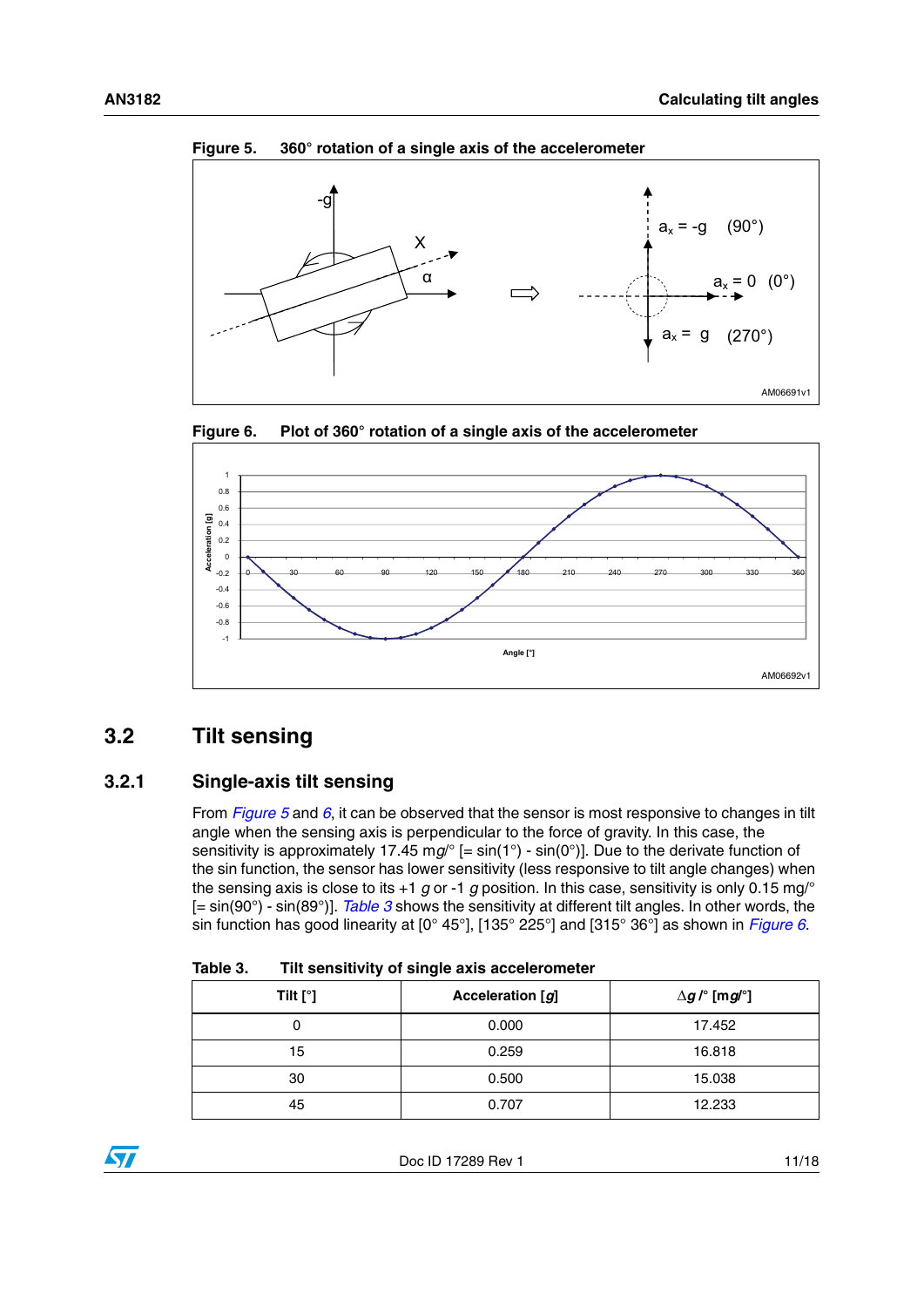| . |            |                  |                                                           |  |  |
|---|------------|------------------|-----------------------------------------------------------|--|--|
|   | Tilt $[°]$ | Acceleration [g] | $\Delta$ <i>g</i> / $^{\circ}$ [m <i>g</i> / $^{\circ}$ ] |  |  |
|   | 60         | 0.866            | 8.594                                                     |  |  |
|   | 75         | 0.966            | 4.37                                                      |  |  |
|   | 90         | 1.000            | 0.152                                                     |  |  |

**Table 3. Tilt sensitivity of single axis accelerometer (continued)**

## <span id="page-11-0"></span>**3.2.2 Dual-axis tilt sensing**

When a dual-axis tilt sensing approach is used, the user should be aware of two different situations in which this approach could limit overall accuracy or even inhibit tilt calculation.

- *[Figure 7](#page-11-2)*, Example A: Rotate the accelerometer counter-clockwise around the dotted arrow with β angle. When β is less than 45°, the X axis has higher sensitivity, while the Y axis has lower sensitivity. And when  $β$  is greater than 45°, the X axis has lower sensitivity while the Y axis has higher sensitivity. Therefore, when the two-axis approach is used, it is always recommended to calculate the angle based on the orthogonal axis to  $a \pm 1$  *g* condition.
- *[Figure 7](#page-11-2)*, Example B: At this position, both the X and Y axes have high sensitivity. However, without the help of a third axis (for example the Z axis), it is impossible to distinguish a tilt angle of 30° from one of 150° because the X axis has the same outputs at these two tilt angles.

<span id="page-11-2"></span>



## <span id="page-11-1"></span>**3.2.3 Tri-axis tilt sensing**

With a 3-axis accelerometer, the user can use the Z axis to combine with the X and Y axes for tilt sensing, to improve tilt sensitivity and accuracy (see *[Figure 8](#page-12-0)*).

There are two ways to calculate 3 tilt angles in *[Figure 8](#page-12-0)*. The first is use basic trigonometric *[Equation 5](#page-11-3), [6](#page-12-2)* and [7](#page-12-3), where  $A_{x1}$ ,  $A_{y1}$  and  $A_{z1}$  are the values obtained after applying accelerometer calibration on raw measurement data  $(A_x, A_y, A_z)$ , as described in *[Section 2](#page-8-0)*.

<span id="page-11-3"></span>**Equation 5**

$$
\alpha=\text{arcsin}\!\!\left(\frac{A_{x1}}{g}\right)
$$

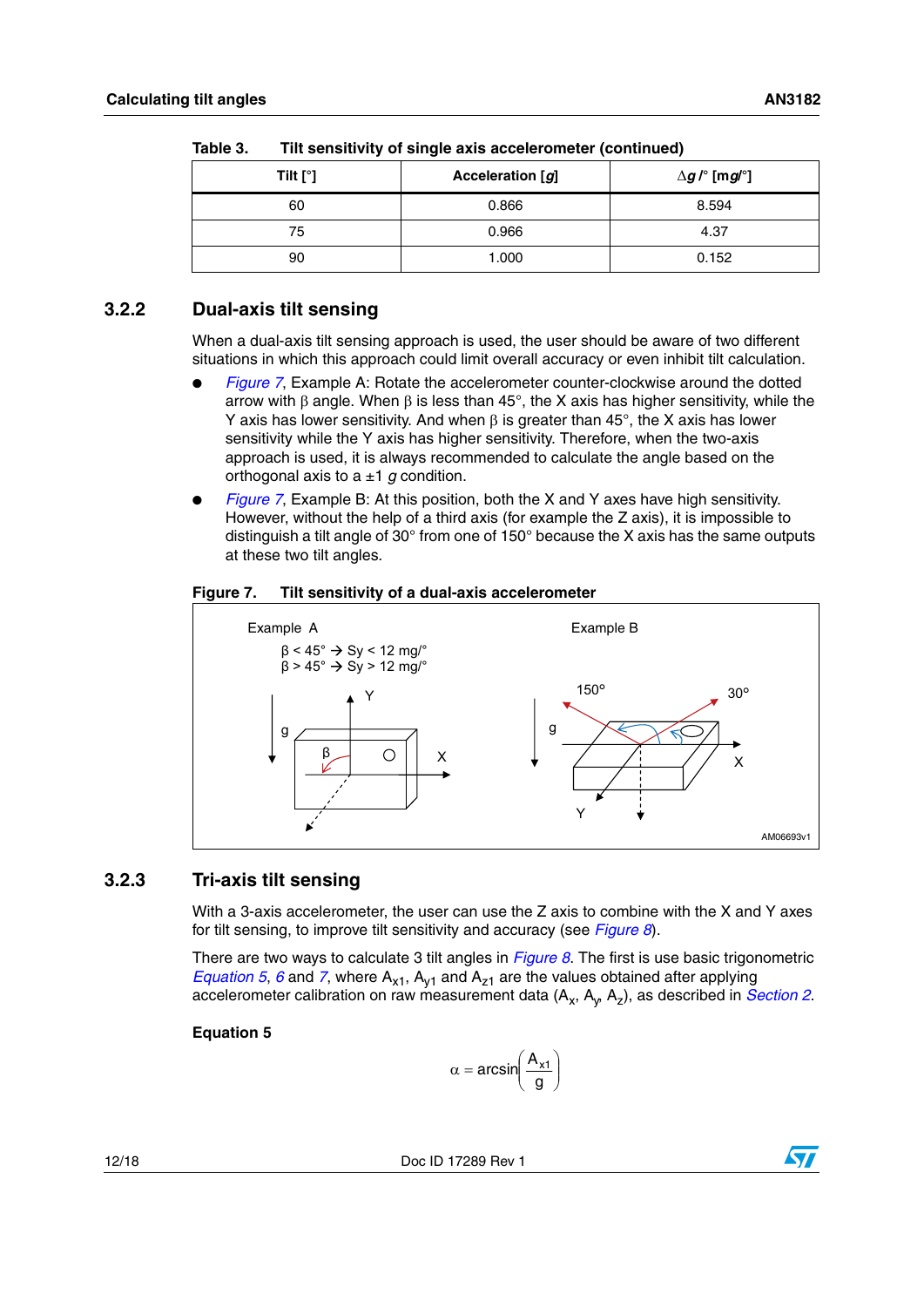<span id="page-12-2"></span>**Equation 6**

$$
\beta = \text{arcsin}\!\left(\frac{A_{y1}}{g}\right)
$$

<span id="page-12-3"></span>**Equation 7**

$$
\gamma = \arccos\left(\frac{A_{z1}}{g}\right)
$$

### <span id="page-12-0"></span>**Figure 8. Tilt angles from a tri-axis accelerometer**



The second way is to use trigonometric *[Equation 8](#page-12-4)* and *[9](#page-12-5)* to calculate pitch and roll tilt angle, which produces constant sensitivity over 360° of rotation, as shown in *[Figure 9](#page-12-1)*.

## <span id="page-12-4"></span>**Equation 8**

$$
\text{Pitch} = \alpha = \arctan\left(\frac{A_{x1}}{\sqrt{(A_{y1})^2 + (A_{z1})^2}}\right)
$$

<span id="page-12-5"></span>**Equation 9**

 $\bm{\varpi}$ 

$$
Roll = \beta = \arctan\left(\frac{A_{y1}}{\sqrt{(A_{x1})^2 + (A_{z1})^2}}\right)
$$

<span id="page-12-1"></span>

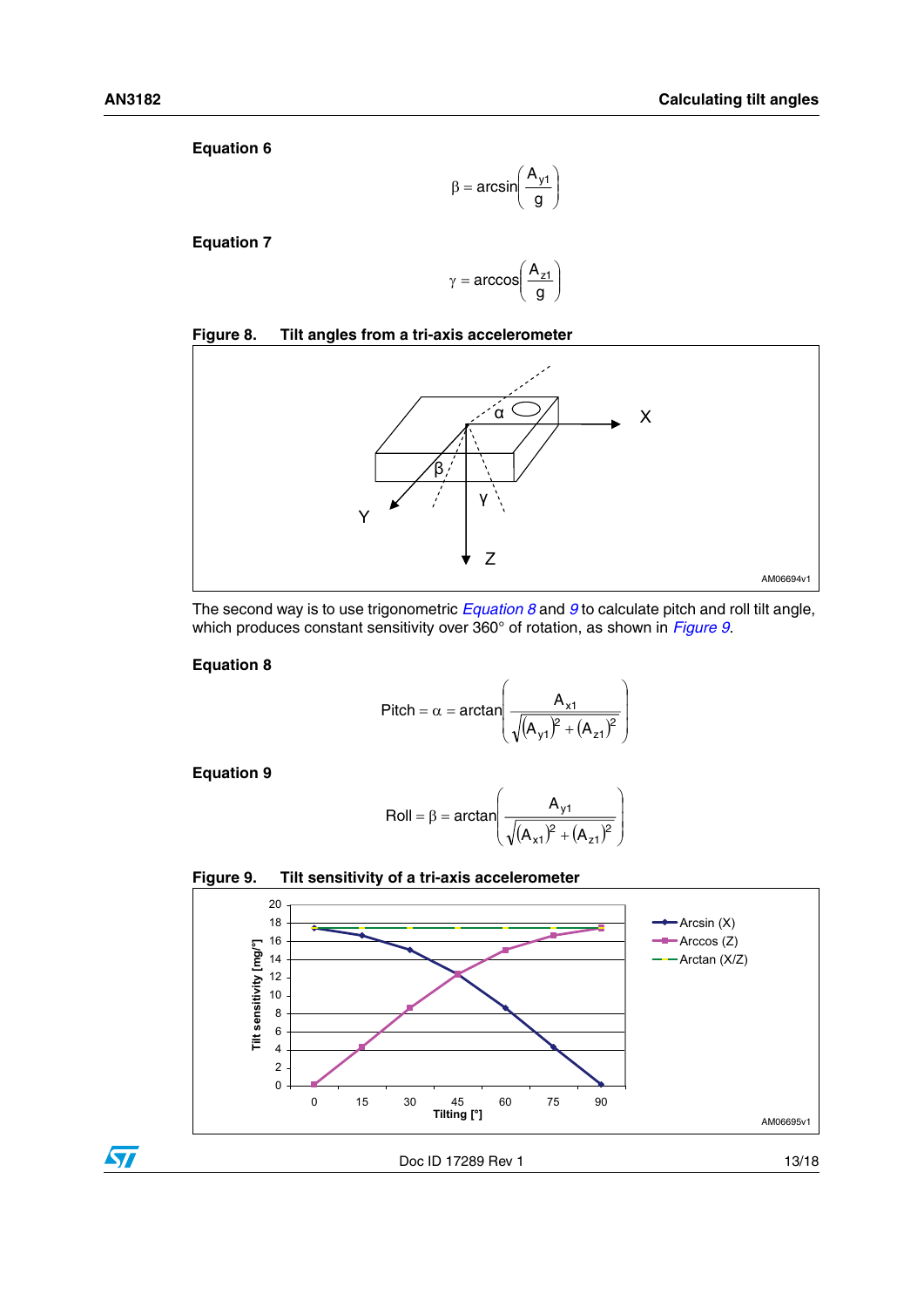## <span id="page-13-0"></span>**Appendix A Least square method**

Let's consider accelerometer calibration at the 6 stationary positions shown in *[Table 2](#page-7-0)*. *[Equation 1](#page-8-1)* can be rewritten as:

#### **Equation 10**

 $|A_{x1} \ A_{y1} \ A_{z1}| = |A_{x} \ A_{y} \ A_{z} 1|$  $\blacksquare$ ⎦ ⎤  $\blacksquare$ ⎣  $\overline{a}$  $=$   $|A_x \ A_y \ A_z \ 1|$  $_{10}$   $_{10}$   $_{10}$   $_{20}$   $_{10}$   $_{20}$  $13$   $13$   $23$   $100$   $33$  $12$   $12$   $100$   $22$   $100$   $32$  $11$   $100_{21}$   $100_{31}$ x1 ^y1 ^z1]  $\sqcap$ x ^y ^z  $\text{ACC}_{\text{10}}$   $\text{ACC}_{\text{20}}$   $\text{ACC}$  $\text{ACC}_{13}$   $\text{ACC}_{23}$   $\text{ACC}$  $\mathsf{ACC}_{12}$   $\mathsf{ACC}_{22}$   $\mathsf{ACC}$  $\mathsf{ACC}_{11}$   $\mathsf{ACC}_{21}$   $\mathsf{ACC}$  $A_{x1}$   $A_{y1}$   $A_{z1}$  | =  $|A_{x}$   $A_{y}$   $A_{z}$  1

Or

#### <span id="page-13-2"></span>**Equation 11**

 $Y = w \cdot X$ 

where:

- Matrix X is the 12 calibration parameters that need to be determined
- Matrix w is sensor raw data LSBs collected at 6 stationary positions
- Matrix Y is the known normalized Earth gravity vector

For example,

● At Z<sub>b</sub> down position (P1 position),  $[A_{x1} \ A_{y1} \ A_{z1}] = [0 \ 0 \ 1]$ , and assume that at Z<sub>b</sub> down position, n1 sets of accelerometer raw data  $A_x$ ,  $A_y$  and  $A_z$  have been collected. Then,

#### <span id="page-13-1"></span>**Equation 12**

$$
Y_1 = \begin{bmatrix} 0 & 0 & 1 \end{bmatrix}_{n1 \times 3}
$$
  

$$
W_1 = \begin{bmatrix} A_{xP1} & A_{yP1} & A_{zP1} & 1 \end{bmatrix}_{n1 \times 4}
$$

where:

Matrix  $Y_1$  has the same row of  $[0 \ 0 \ 1]$ .

Matrix  $w_1$  contains raw data in the format of LSBs.

● At Z<sub>b</sub> up position (P2 position),  $A_{x1}$   $A_{y1}$   $A_{z1}$  = [0  $\,$  0  $\,$  -1], and assume that at Z<sub>b</sub> up position, n2 sets of accelerometer raw data  $A_x$ ,  $A_y$  and  $A_z$  have been collected. Then,

#### **Equation 13**

$$
Y_2 = \begin{bmatrix} 0 & 0 & -1 \end{bmatrix}_{n2x3}
$$
  
 
$$
W_2 = \begin{bmatrix} A_{xP2} & A_{yP2} & A_{zP2} & 1 \end{bmatrix}_{n2x4}
$$

 $\bullet$  At Y<sub>b</sub> down position (P3 position),  $[A_{x1} \ A_{y1} \ A_{z1}] = [0 \ 1 \ 0]$  , and assume that at Y<sub>b</sub> down position, n3 sets of accelerometer raw data  $A_x$ ,  $A_y$  and  $A_z$  have been collected. Then,

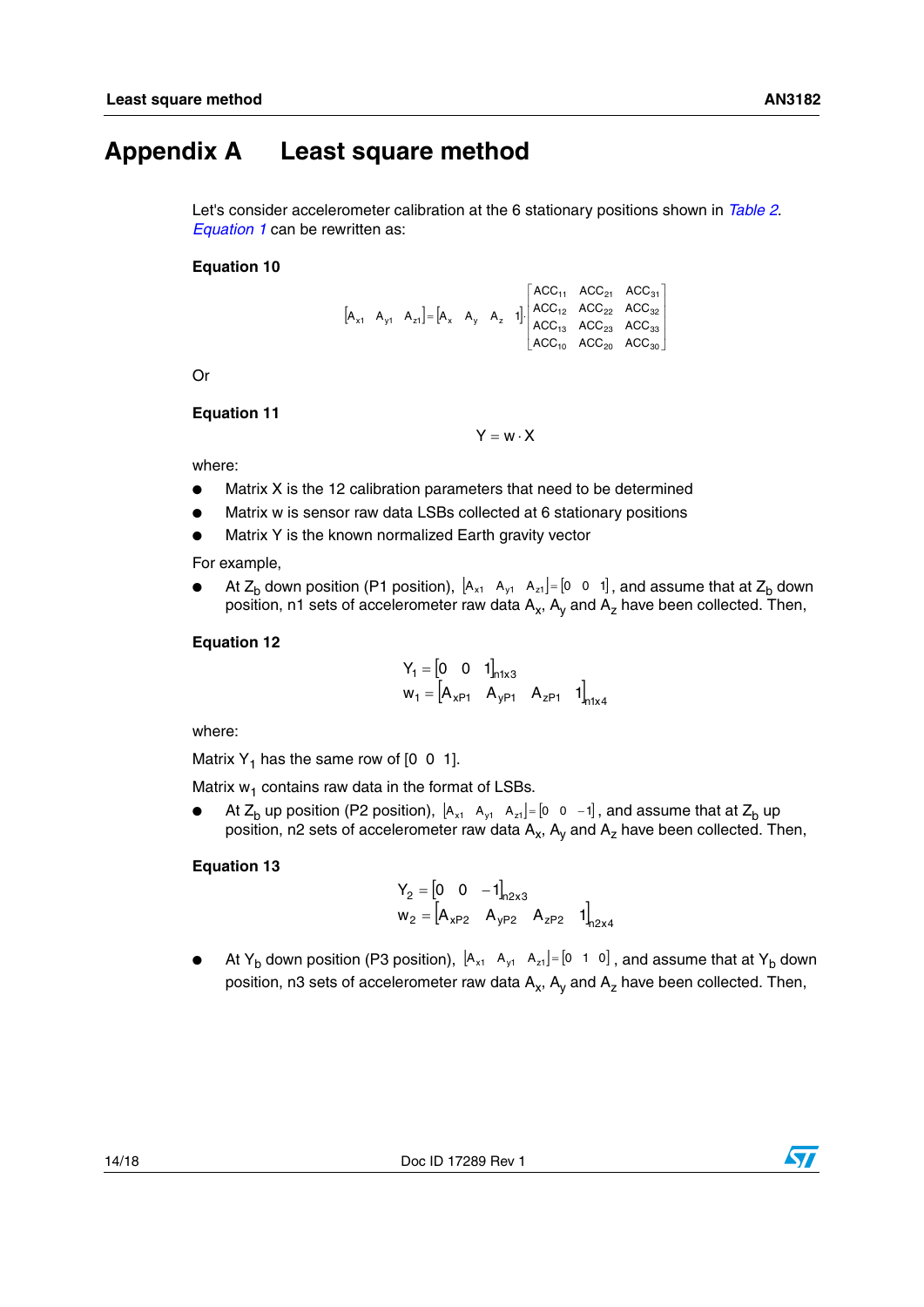## **Equation 14**

$$
Y_3 = \begin{bmatrix} 0 & 1 & 0 \end{bmatrix}_{n3x3}
$$
  

$$
W_3 = \begin{bmatrix} A_{xP3} & A_{yP3} & A_{zP3} & 1 \end{bmatrix}_{n3x4}
$$

● At Y<sub>b</sub> up position (P4 position),  $[A_{x1} \ A_{y1} \ A_{z1}] = [0 \ -1 \ 0]$ , and assume that at Y<sub>b</sub> up position, n4 sets of accelerometer raw data  $A_x$ ,  $A_y$  and  $A_z$  have been collected. Then,

## **Equation 15**

$$
Y_4 = \begin{bmatrix} 0 & -1 & 0 \end{bmatrix}_{n4x3}
$$
  

$$
w_4 = \begin{bmatrix} A_{xP4} & A_{yP4} & A_{zP4} & 1 \end{bmatrix}_{n4x4}
$$

 $\bullet$  At X<sub>b</sub> down position (P5 position),  $[A_{x1} \ A_{y1} \ A_{z1}] = [1 \ 0 \ 0]$  , and assume that at Xb down position, n5 sets of accelerometer raw data  $A_x$ ,  $A_y$  and  $A_z$  have been collected. Then,

### **Equation 16**

$$
Y_{5} = \begin{bmatrix} 1 & 0 & 0 \end{bmatrix}_{n5x3}
$$
  
 
$$
W_{5} = \begin{bmatrix} A_{xP5} & A_{yP5} & A_{zP5} & 1 \end{bmatrix}_{n5x4}
$$

● At X<sub>b</sub> up position (P6 position),  $a_{x1}$   $a_{y1}$   $a_{z1}$  =  $[-1 \ 0 \ 0]$  , and assume that at X<sub>b</sub> up position, n6 sets of accelerometer raw data  $A_x$ ,  $A_y$  and  $A_z$  have been collected. Then,

### <span id="page-14-0"></span>**Equation 17**

$$
Y_6 = \begin{bmatrix} -1 & 0 & 0 \end{bmatrix}_{n6x3}
$$
  

$$
w_6 = \begin{bmatrix} A_{xP6} & A_{yP6} & A_{zP6} & 1 \end{bmatrix}_{n6x4}
$$

Combine *[Equation 12](#page-13-1)* to *[17](#page-14-0)* and let n = n1 + n2 + n3 + n4 + n5 + n6, then *[Equation 11](#page-13-2)* becomes:

### **Equation 18**

$$
\mathsf{Y}_{\mathsf{nx}3} = \mathsf{w}_{\mathsf{nx}4} \cdot \mathsf{X}_{4\mathsf{x}3}
$$

where:

**Equation 19**

$$
Y = \begin{bmatrix} Y_1 \\ Y_2 \\ Y_3 \\ Y_4 \\ Y_5 \\ Y_6 \end{bmatrix}_{n \times 3}
$$

$$
W = \begin{bmatrix} w_1 \\ w_2 \\ w_3 \\ w_4 \\ w_5 \\ w_6 \end{bmatrix}_{n \times 4}
$$

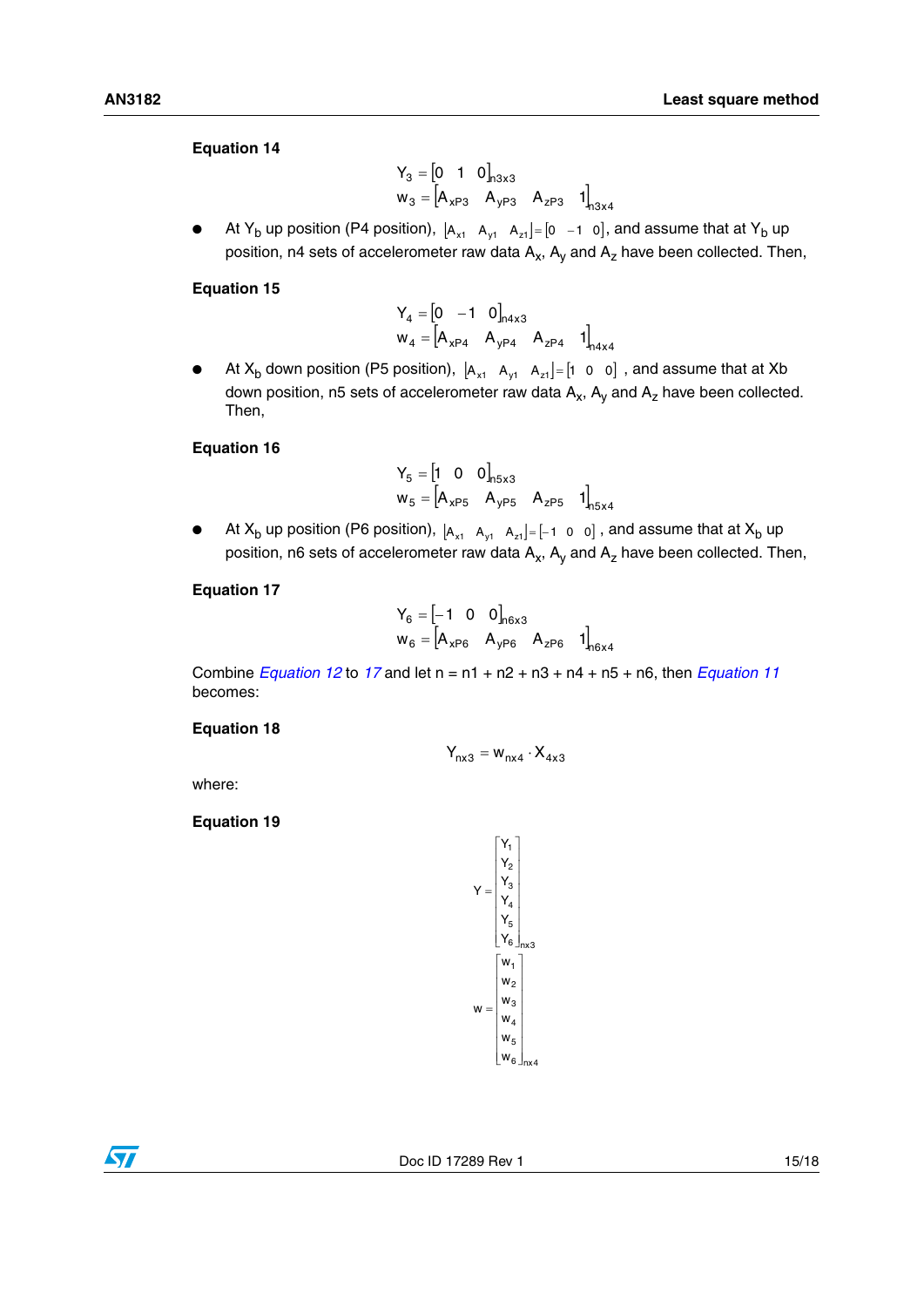Therefore, the calibration parameter matrix X can be determined by the least square method as:

## **Equation 20**

$$
X = \left[w^T \cdot w\right]^{-1} \cdot w^T \cdot Y
$$

where:

**Equation 21**

 $\boldsymbol{\mathsf{w}}^\mathsf{T}$  – means matrix transpose

 $\left[\begin{smallmatrix} 0 & \cdots & 0 \end{smallmatrix}\right]^{-1}$  means matrix inverse

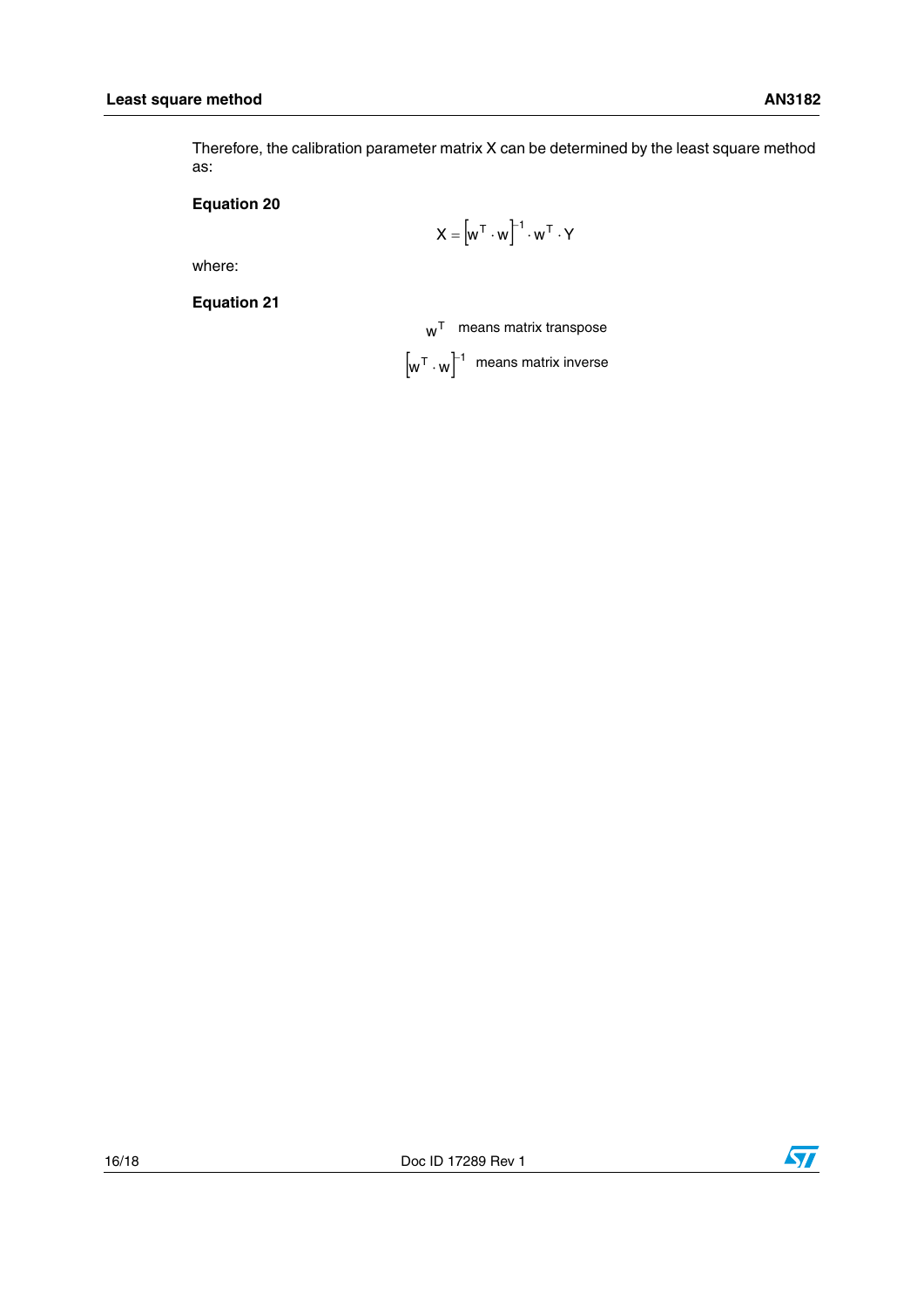# <span id="page-16-0"></span>**Revision history**

| Table 4.<br><b>Document revision history</b> |  |  |  |  |
|----------------------------------------------|--|--|--|--|
|----------------------------------------------|--|--|--|--|

| <b>Date</b> | <b>Revision</b> | <b>Changes</b>   |
|-------------|-----------------|------------------|
| 21-Apr-2010 |                 | Initial release. |